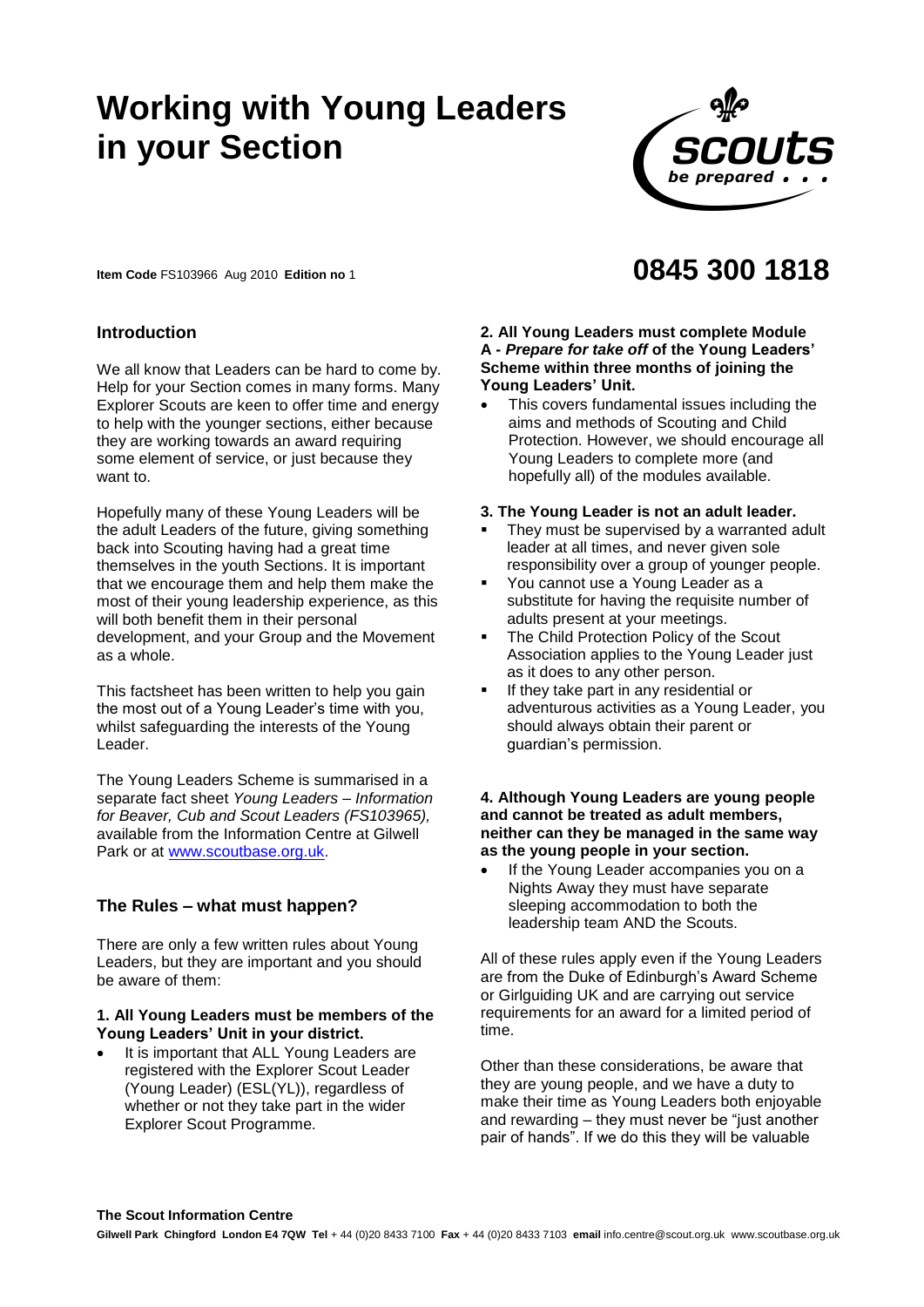members of your Leader team – hopefully long after they have passed 18!

# **Where do Young Leaders come from?**

Any young person between 14 and 18 can be a Young Leader. They may well have a Scouting background – maybe even in your Group as a Beaver Scout, Cub Scout or Scout – but they may not. They may be from Girlguiding UK, or they may be working towards the Duke of Edinburgh's Award through their school or youth club.

Wherever they are from, don't turn them away – even if you feel you have enough Leaders (hardly likely!) or don't want the added responsibility of supporting a Young Leader, other Sections in your Group or District may well be keen to welcome them.

## **Making a Young Leader feel part of your team**

Here are just a few ideas – remember, if they are made to feel at home early on, they may well stay for a long time:

- Introduce them to all the other Leaders and make it clear that their ideas and views are important.
- Introduce them to the young people in your section as a new Leader – (if your leaders are given names, e.g. Skip or Akela make sure the Young Leader is given one too.)
- Make sure they always know when and where you are meeting (sounds fairly basic, but it's easy to forget if you have an alternative venue before the Young Leader has become used to the routine).
- If you routinely hold ceremonies and have a regular routine, make sure you explain it to the Young Leader, and what they should do.
- Involve them in your programme planning meetings – but remember practical issues (see later).
- Above all, give the Young Leader something to do each week! Even if they only referee a game, they will feel part of things!
- Be aware of any modules the Young Leader has completed in the Young Leaders' Scheme. If they are given an opportunity to use their newfound knowledge and skills, they see the value of training, and feel more valued as a member of your team.

# **How can Young Leaders help?**

Essentially, bearing in mind the practical issues outlined below, a Young Leader can be treated as another member of the Leadership team.

You will have to make a judgment about how involved they will be in planning, running and evaluating the various aspects of your programme. This will depend on how much (or little) they want to do, what they are capable of, and how many other adult helpers you have. The ESL(YL) should be able to help you make this judgment, and should be involved early on in the young person's time as a Young Leader.

It may be best to adopt a stepwise approach to their involvement, perhaps beginning with some closely supervised activities, and then progressively increasing the amount of involvement and responsibility. Have a look at the training modules described in *Young Leaders' Essentials* – your ESL(YL) will have a copy, and if your Group has a number of Young Leaders you may wish to invest in a Group copy – as they will give you some idea of how to approach this. Here is an example of how a Young Leader might become progressively more involved in helping to run a Cub Scout Pack:

*Susie is an Explorer Scout with the Everest Unit which meets regularly in your headquarters. She was a Beaver, Cub and Scout, and you were her Cub Scout Section Leader, so she knows you quite well. The Scout Leader tells you she was not the most dynamic of Scouts, so you are not sure how well she will adapt to a leadership role. However, she has been an Explorer Scout for six months and has decided she really wants to have a go at the Duke of Edinburgh's Bronze Award and the Chief Scout's Platinum Award. She has asked you if she can help out with your Pack.*

*You call Ann, the District ESL(YL), who gave a helpful talk about the Young Leaders' Scheme at the last District Meeting. You all agree that Susie will start as a Young Leader in your Pack next week, and Ann will be there to lend both you and Susie support.*

*Things go well – Susie has a sister in the Pack and settles in quickly. However, you do have to remind her that she is there as a leader and not an older sister. She is given the task of running the opening game each week, and you lend her a copy of Pack Essentials so that she can learn something about the programme.*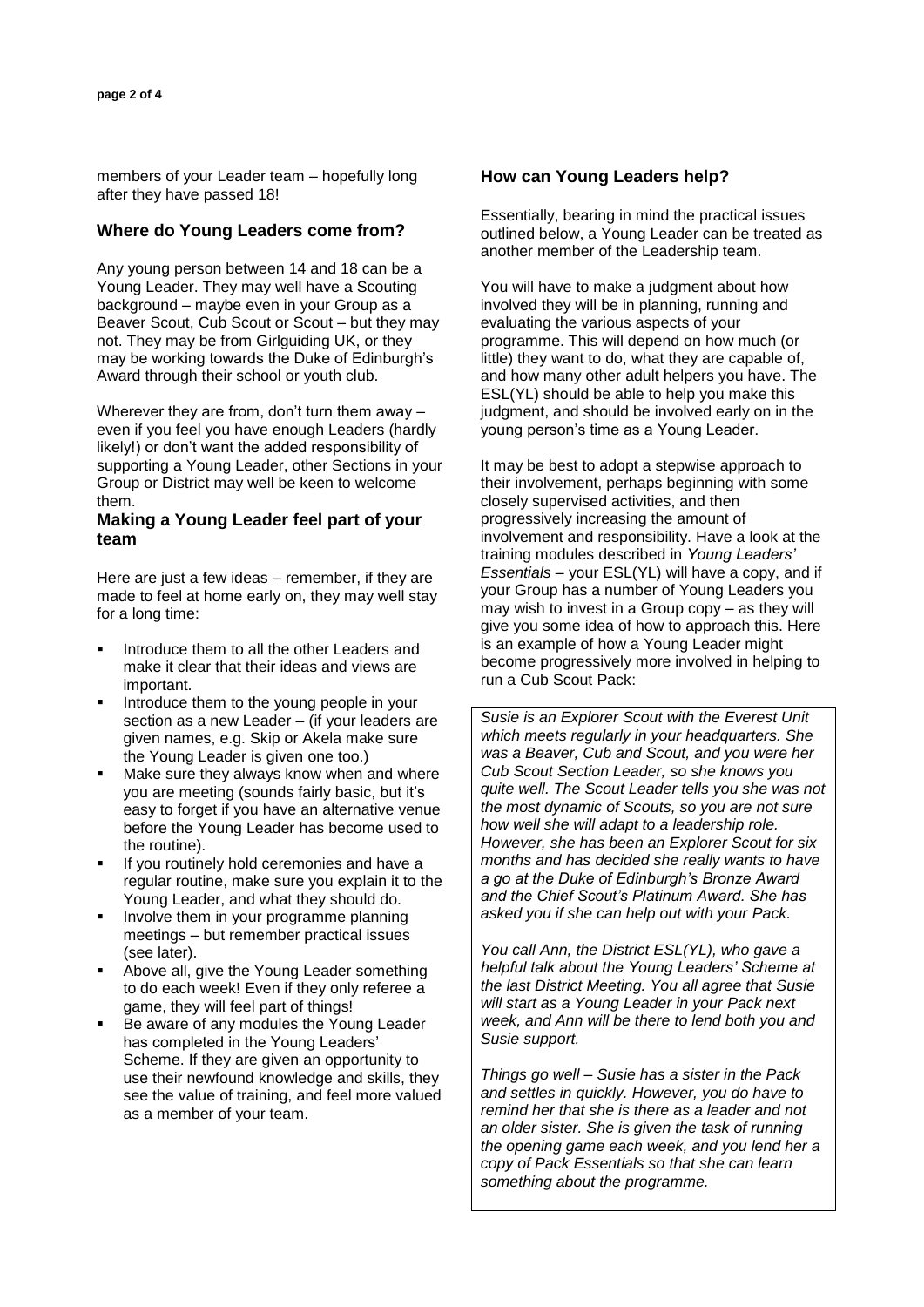*Ann encourages her to attend a Module A training afternoon she has organised for a Sunday afternoon in a couple of weeks.*

*Over the next few weeks Susie comes to Cub meetings regularly and completes Module A. She asks if she can help some of the Cub Scouts complete the Fitness Challenge, and you agree, asking one of the other leaders to supervise things.*

*She is keen to go on to complete more of the training modules, and Ann suggests she go to the Young Leaders' Training weekend run by the ACC (Explorer Scouts) in a month's time. She comes back buzzing with ideas and also has a project to complete.*

Of course, this is an ideal scenario, and all sorts of problems may arise, but some careful thought and regular discussion with the ESL(YL) will help you get the best out of the Young Leader, and benefit the Young Leader too!

# **Involving the Young Leader in programme Planning**

If you hold regular programme planning meetings, it will be a good idea to invite the Young Leader. They will benefit from learning how the process of programme planning works (in other words, you don't just turn up on the night and produce a programme like magic!) and you may be surprised how much they can help. Remember, they are closer to the age of the young people in your Group than we are, and a young person's view might be really useful.

It is important to make sure that planning meetings are held in an appropriate place for the Young Leader to attend. In other words, the pub may not be the best place to have your meetings.

It is essential that you remember not to discuss sensitive issues about Leaders or young people when the Young Leader can hear.

# **The Young Leaders' Scheme Projects – Missions 1, 2, 3 and 4**

Hopefully, if the Young Leader stays with you for any length of time, he or she will complete some or all of the training modules, and go on to complete one or more of the projects that emerge from the modules.

The projects, known as missions are designed to help validate the training completed as a Young

Leader, and may be used as evidence of priorlearning in the Adult Training Scheme if the Young Leader decides to go on to be an adult Leader.

There are four missions, and they are designed to be completed sequentially over four years as a Young Leader. However, there is nothing to say that they cannot be completed in a shorter timescale if the Young Leader feels able. The missions are detailed in *Young Leaders' Essentials*, and provide a useful guide to how a Young Leader's involvement in running a Section might progress.

Responsibility for overseeing the missions lies with the ESL(YL), but you will have a major part to play in helping the Young Leader choose, and complete, his or her projects. Liaise closely with the ESL(YL) – once again, this part of the scheme should work in everyone's favour!

# **Some frequently asked questions about Young Leaders**

## **Do all Young Leaders between 14 and 18 have to be registered with the YLU?**

Yes, there are no exceptions, see above.

#### **Do they all have to have a uniform and make the Promise?**

Not necessarily – an exception is a young person from Girlguiding UK or the Duke of Edinburgh's Award scheme who becomes a Young Leader for a limited time for the purposes of completing the service requirement of an award. However, he or she must still be registered with the ESL(YL) and therefore be a member of the YLU, and complete module A from *Young Leaders' Essentials.*

## **Do they have to pay an annual membership subscription?**

Yes, unless (as above) he or she is from another youth organisation and becomes a Young Leader for a limited time for the purposes of completing the service requirement of an award. You must be sure that all insurance requirements are covered by their youth organisation – ask your ESL(YL).

Otherwise they must be registered with the District Explorer Scout Administrator (via the ESL(YL)) and pay a membership subscription. If not, Scout Association indemnity will not apply. If he or she is already a member of another Explorer Scout Unit then they will be registered with the DESA and pay the District Explorer Scout subscription.